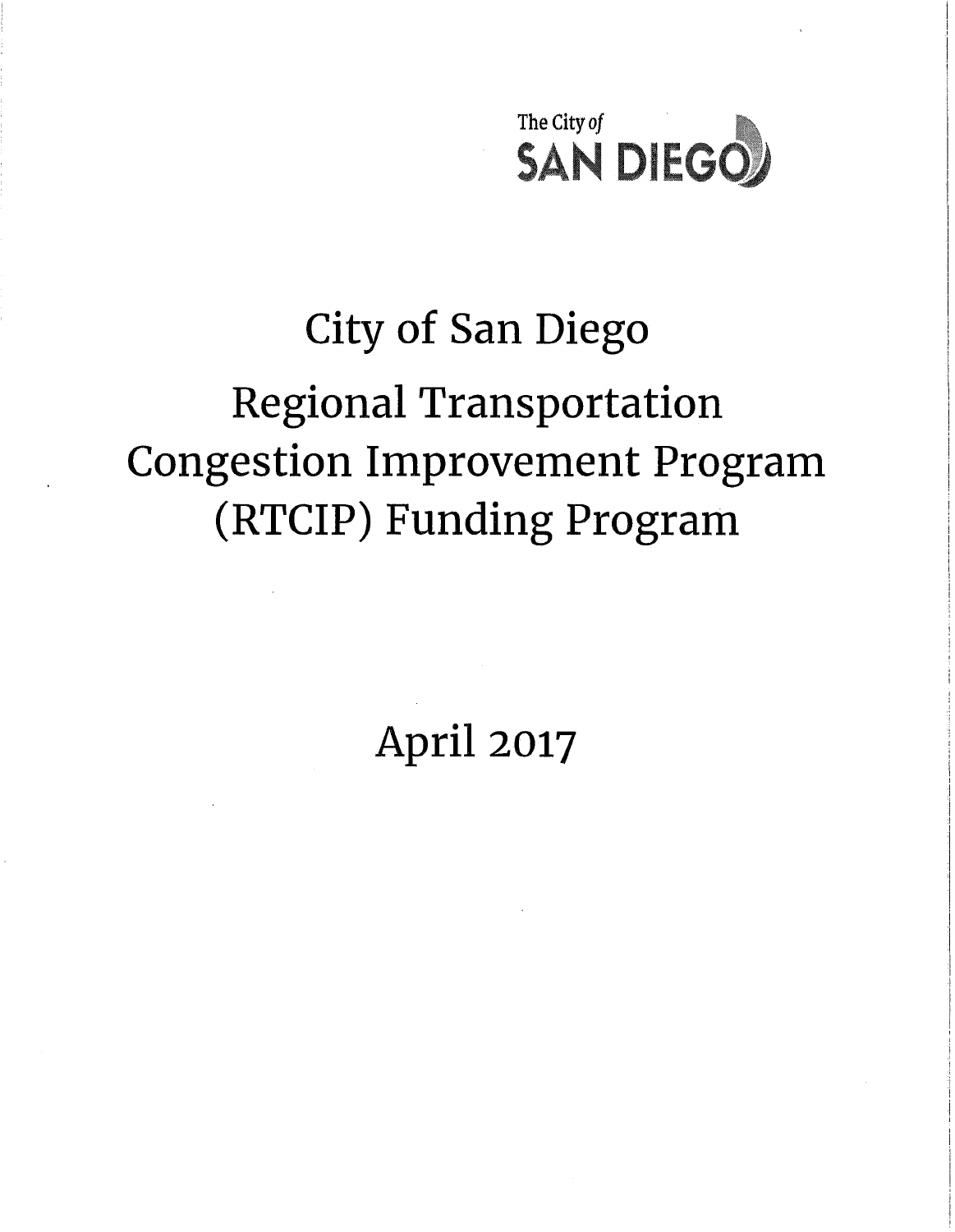# **TABLE OF CONTENTS**

| $\mathbf{3}$ |                                                      |  |
|--------------|------------------------------------------------------|--|
| 4            |                                                      |  |
|              |                                                      |  |
|              |                                                      |  |
| $\tau$       |                                                      |  |
|              |                                                      |  |
| -9           | ALTERNATIVELY CONTRIBUTING COMMUNITY PLANNING AREAS4 |  |
|              | 10 ALTERNATIVELY CONTRIBUTING DEVELOPMENT PROJECTS 5 |  |

# Appendices:

| SANDAG TRANSNET EXTENSION ORDINANCE AND EXPENDITURE PLAN |
|----------------------------------------------------------|
| REGIONAL ARTERIALS WITHIN SAN DIEGO JURISDICTION         |

- - ---- -------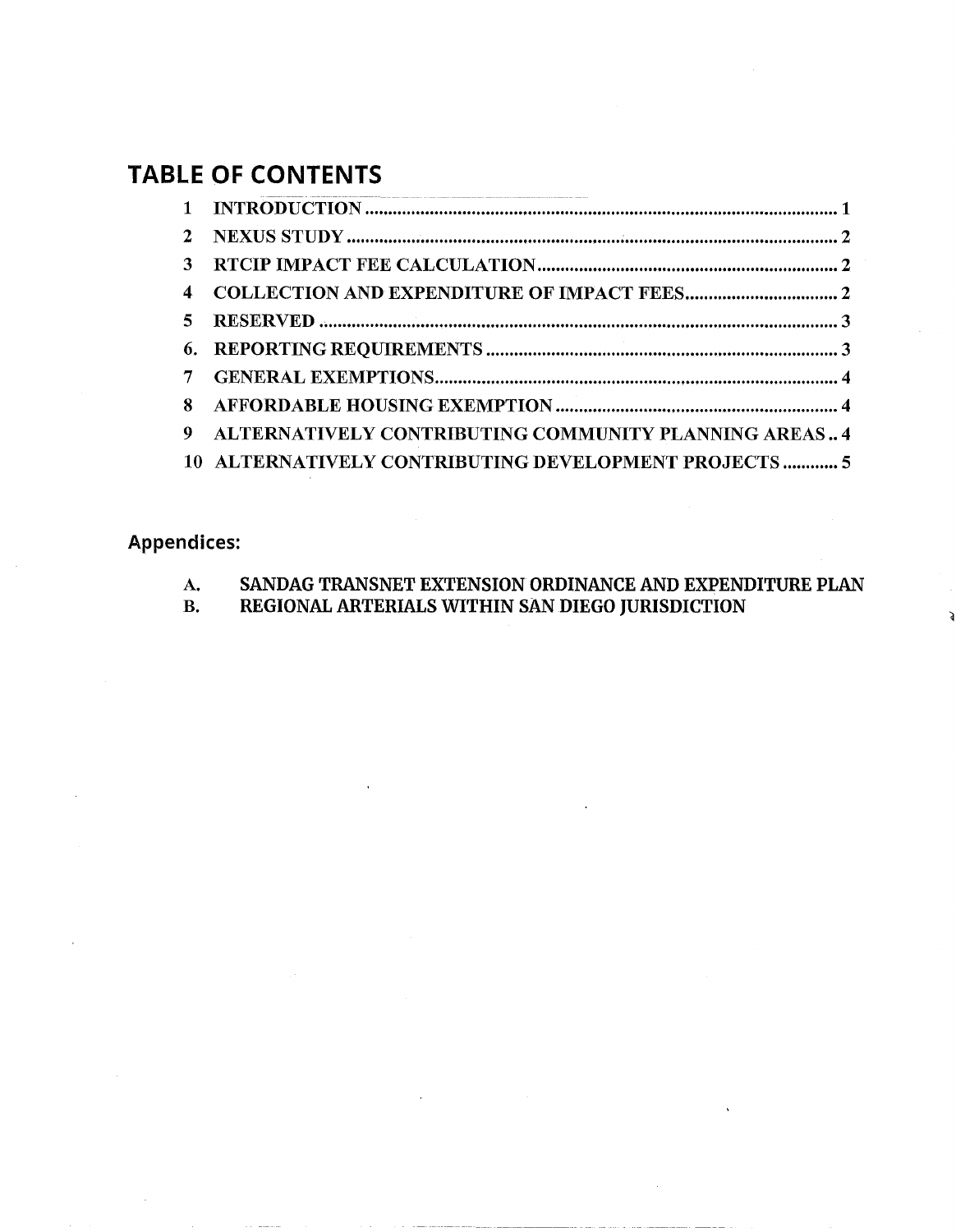# 1 INTRODUCTION

On May 28, 2004, the San Diego County Regional Transportation Commission adopted the San Diego Transportation Improvement Program Ordinance and Expenditure Plan (TransNet 2 Ordinance), approved by San Diego voters in November, 2004. The TransNet 2 Ordinance (Appendix A) established a Regional Transportation Congestion Improvement Program (RTCIP) to ensure future development contributes its proportional share of the funding needed to pay for the Regional Arterial System (RAS) and related regional transportation facility improvements.

Under Section 9 of the TransNet 2 Ordinance, each local agency shall establish an impact fee or other revenue Funding Program by which it collects and funds its contribution to the RTCIP; and shall be responsible for establishing a procedure for providing its monetary contribution to the RTCIP. This program is known as the local jurisdiction's Funding Program.

RTCIP revenue is to be used to construct improvements on the RAS such as new or widened arterials, traffic signal coordination and other traffic improvements, freeway interchange and related freeway improvements, railroad grade separations, and improvements required for regional express bus and rail transit. If a local agency does not comply with the RTCIP requirements set forth in the TransNet 2 Ordinance, the agency may lose TransNet sales tax funding for local roads.

This document constitutes the City of San Diego's RTCIP Funding Program (City RTCIP Program) pursuant to the TransNet 2 Ordinance requirements. Key Components to the City RTCIP Program include:

- Beginning July 1, 2008, the City of San Diego (City) must contribute \$2,000 (increased annually based upon the Engineering Construction Cost Index or similar cost of construction index or two percent, whichever is greater, and as approved by the SANDAG Board of Directors) on RAS improvements per each new residential dwelling unit (City RTCIP Funding Requirement);
- Beginning July 1, 2008, the City implements a City RTCIP Development Impact Fee Schedule on residential development, as adopted and updated annually by City Council Resolution, which identifies the applicable RTCIP fee (City RTCIP Fee);
- Beginning July 1, 2008, certain residential development in communities, and specifically identified projects, as adopted and updated by City Council Resolution, are not required to pay a City RTCIP Fee because compliance with the City's RTCIP Program is demonstrated through private sector payments or provision of an average of \$2,000 (plus applicable annual increases) per residential unit through payment of a Facilities Benefit Assessment (FBA) or other similar development fee, or through provision of eligible RAS improvements;
- City RTCIP Fees are collected at building permit issuance; and revenues must be expended within the parameters defined under the Mitigation Fee Act (California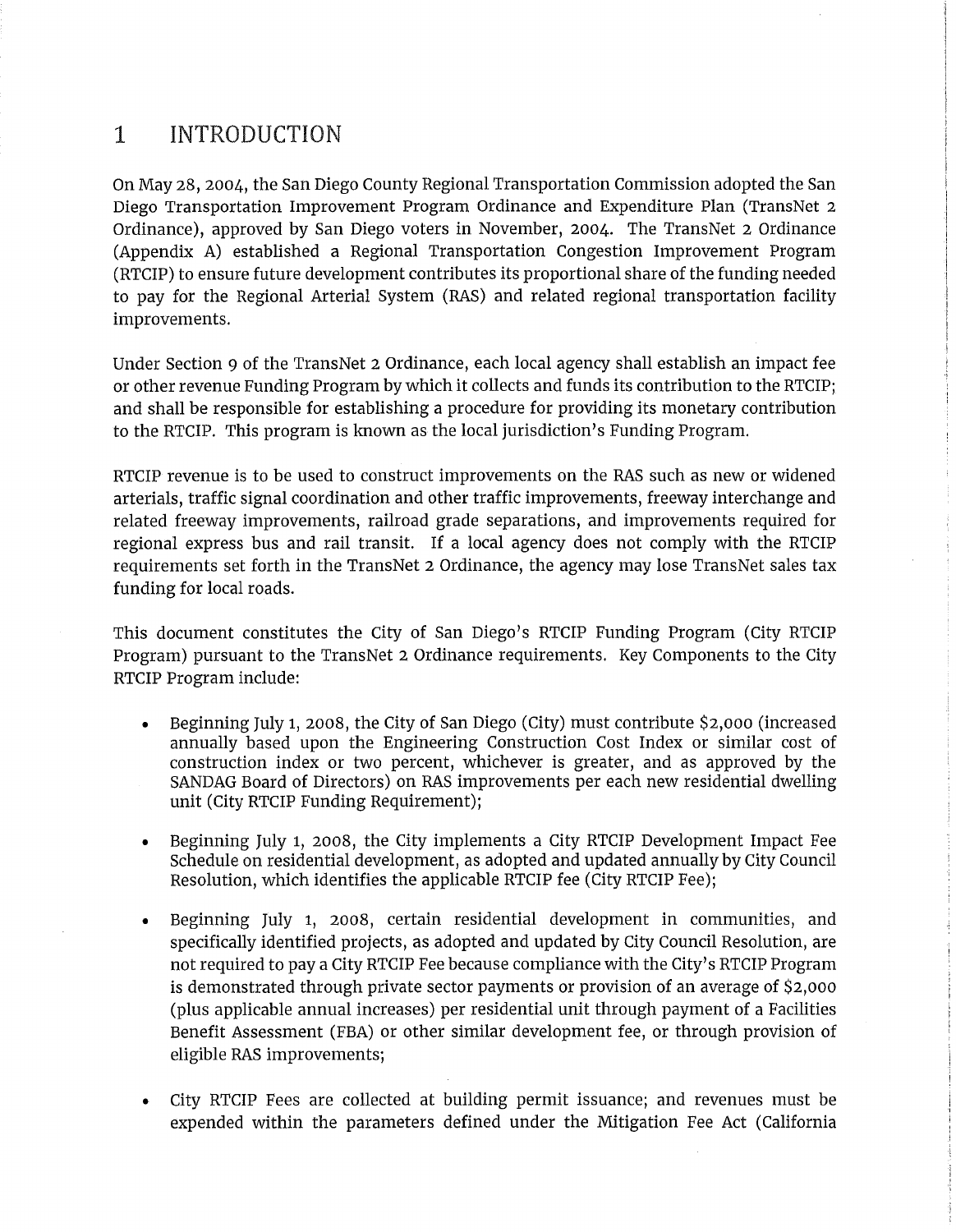Government Code Sections 66000 *et* seq.) and in a manner consistent with the expenditure priorities in the SANDAG Regional Transportation Plan (RTP); and

• The Independent Taxpayer Oversight Committee (ITOC), created by SANDAG for the TransNet Program is responsible for reviewing the City's implementation of the RTCIP

# 2 NEXUS STUDY

In order to comply with the Mitigation Fee Act, the City is required to make certain findings demonstrating a reasonable relationship or nexus between the amount of the City RTCIP Fee collected and the cost of public facilities attributable to the development on which the fee is imposed. On September 22, 2006 the SANDAG Board of Directors approved the "RTCIP Impact Fee Nexus Study" dated September 5, 2006, as prepared by MuniFinancial (Nexus Study). The Nexus Study (Included in Appendix A) provides the basis for the dollar amount of the RTCIP Fee. The Nexus Study was adopted by the San Diego City Council (City Council) on April 14, 2008 by Resolution No. R-303554.

## 3 RTCIP IMPACT FEE CALCULATION

SANDAG staff developed the original RTCIP contribution amount of \$2,000 per residence using an approach that allocated transportation system improvements proportionately across both existing development and projected growth. The methodology, specified in the Nexus Study, assumes that all residential development, existing and new, has the same impact on the need for RAS improvements based on the amount of travel demand generated (vehicle trips). Thus, existing and new development should share proportionately in the cost of transportation system improvements.

The original City RTCIP Fee (FY 2009) was broken down into multi-family and a single family fees as: \$1,865 per new multi-family residential unit; and \$2,331 per single familiy residential unit. The purpose of bifurcating the fee is to reflect the reduced number of vehicle trips generated by multifamily residential development. This methodology is consistent with other Development Impact Fee calculations in which a separate single family and multi-family fee is provided. As it was anticipated that these fee amounts would satisfy the RTCIP Funding Requirement, the City adopted these fee amounts as the City RTCIP Fee with the implementation of the City RTCIP Program on July 1, 2008.

## 4 COLLECTION AND EXPENDITURE OF IMPACT FEES

In accordance with Municipal Code Section 142.064o(b), and the resolutions adopting the City RTCIP Fee, the City RTCIP Fee is due at building permit issuance.

2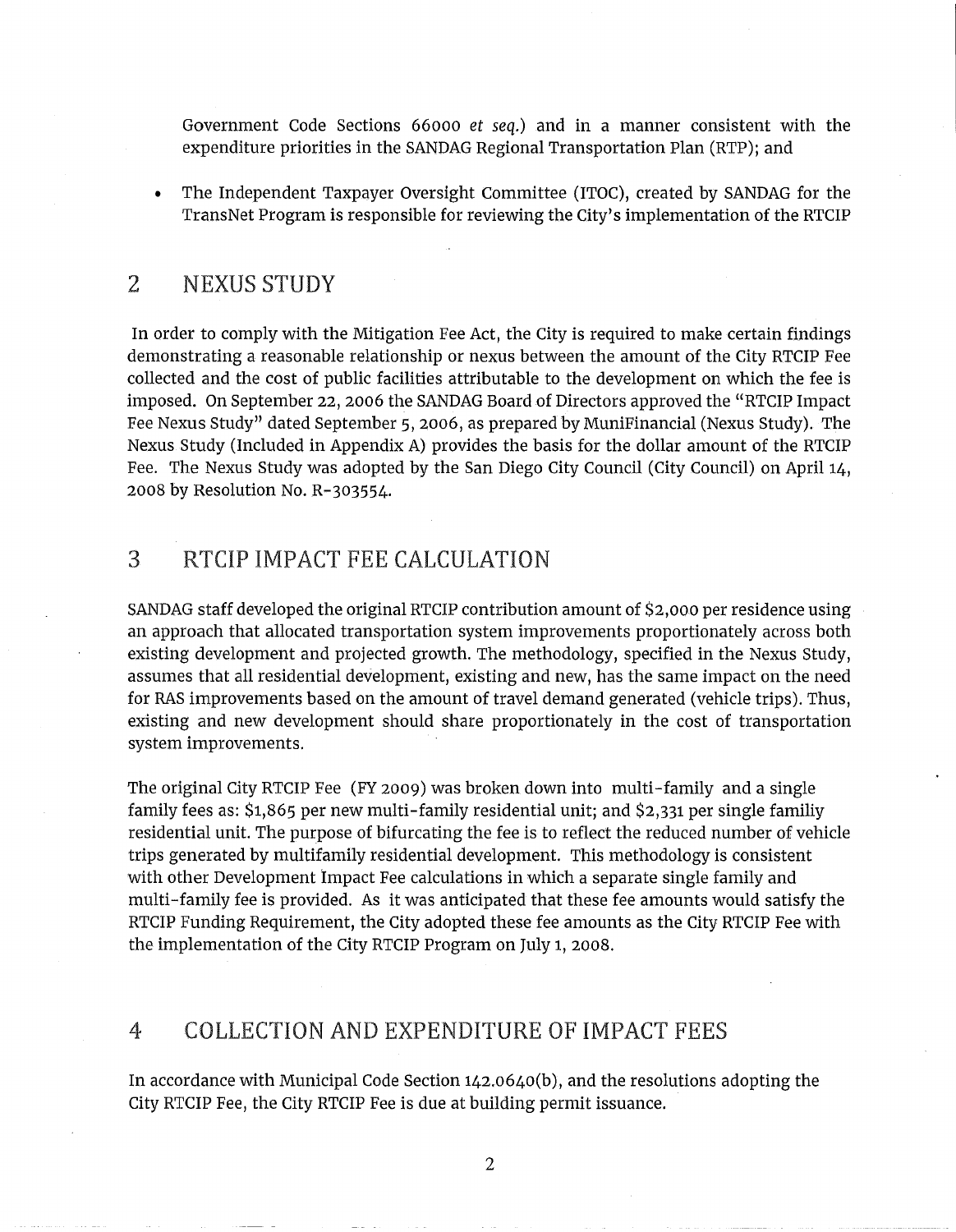Revenues collected through the City RTCIP Program shall be used for preliminary and final engineering, right-of-way acquisition, and construction that will be needed to accommodate future travel demand generated by new development throughout the San Diego region. Selection of proposed projects to be fully or partially funded by the City RTCIP Program are based upon RTCIP eligibility criteria and the City Council approved CIP Prioritization Policy  $(800-14)$ .

RTCIP Fee revenues must be expended on improvments to the RAS, as designated and updated periodically in the SANDAG Regional Arterials by Jurisdiction (Appendix B). RAS arterials are defined as meeting one of three criteria:

- provides parallel capacity in high-volume corridors to supplement freeways, state highways, and/or other regional arterials (Corridor);
- provides capacity and a direct connection between freeways or other regional arterials, ensuring continuity of the freeway, state highways, and arterial network throughout the region without duplicating other regional facilities (Cross-corridor); or
- provides all or part of the route for existing or planned regional and/or corridor transit service that provides headways of 15 minutes or less during the peak period.

RTCIP revenues may be expended for costs associated with RAS improvements including: arterial widening, extension, and turning lanes; traffic signal coordination and other traffic improvements; reconfigured freeway-arterial interchanges; railroad grade separations; and expanded regional bus service.

# 5 RESERVED

# 6. REPORTING REQUIREMENTS

#### Annual Letter of Conformance

The City of San Diego Planning Department (Facilities Financing Section) submits an annual letter to the SANDAG Independent Taxpayers Oversight Committee (ITOC) prior to April 1<sup>st</sup> of each year to document that the City did submit to ITOC the San Diego RTCIP Funding Program in accordance with the RTCIP requirements contained within the TransNet Extension Ordinance, and to confirm that the program submitted is still in effect and has not materially changed (OR provide any changes to the RTCIP program approved by City Council).

#### Annual Audit

The ITOC annual audit is conducted in the Office of the City Comptroller in conjunction with Planning Department Facilities Financing Section to verify it has collected or provided RAS improvements in an amount or value greater than the current SANDAG RTCIP Peeper residential unit.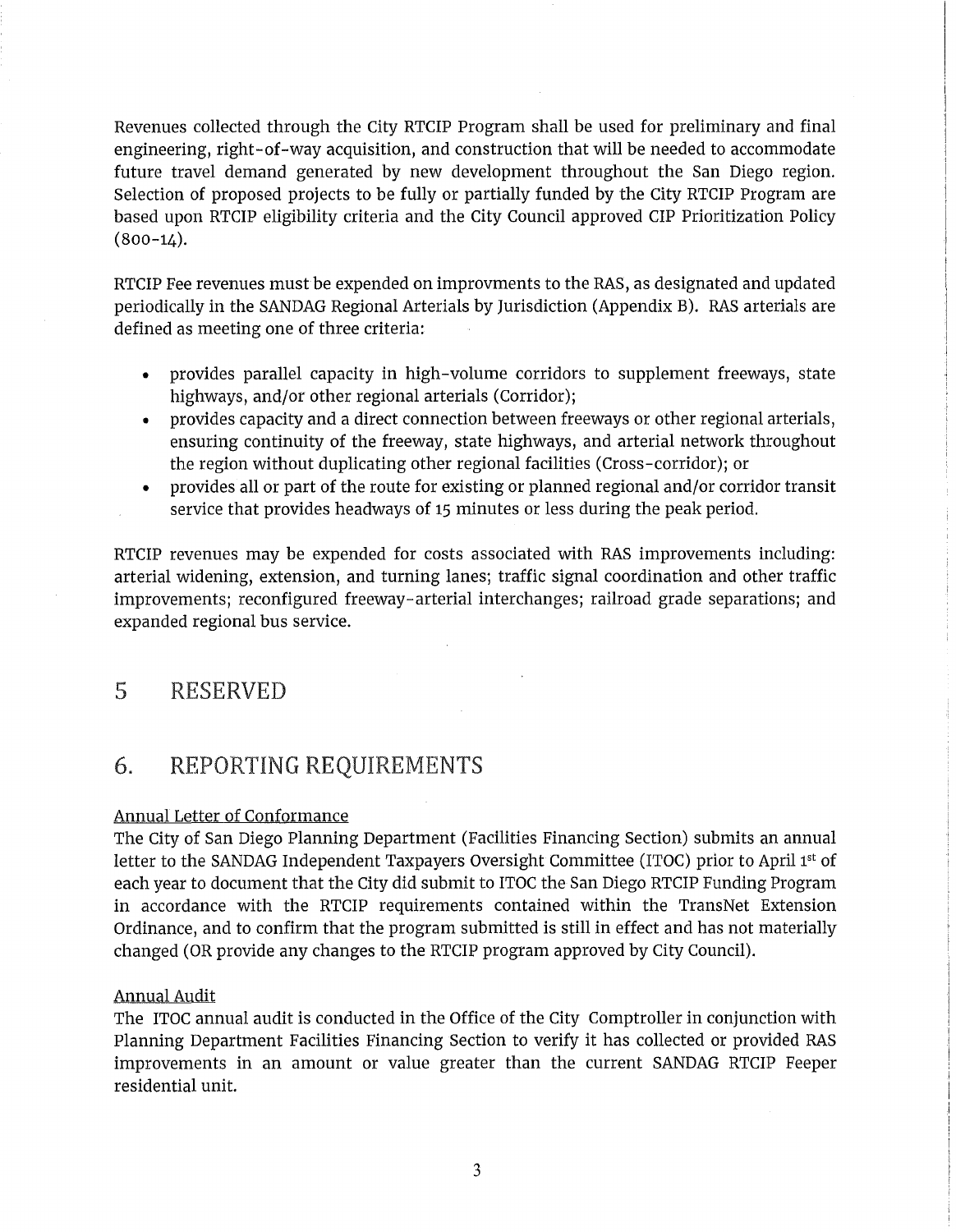## 7 GENERAL EXEMPTIONS

Consistent with the RTCIP as set forth in the TransNet 2 Ordinance, the following types of development are exempt from the City RTCIP Fee:

- A New moderate, low, very low and extremely low income residential units as defined in California Health and Safety Codes;
- B. Government/public buildings, public schools and public facilities;
- C. Rehabilitation and/or reconstruction of any legal residential structure and/or the replacement of a previously existing residential unit;
- D. Development projects subject to Public Facilities Development Agreements prior to the effective date of the TransNet 2 Ordinance (May 28, 2004) that expressly prohibit the imposition of new fees; provided however, that if the terms of the development agreement are extended after July 1, 2008, the requirements of the City RTCIP Program shall be imposed;
- E. Guest dwellings;
- F. Additional residential units located on the same parcel regulated by the provisions of any agricultural zoning;
- G. Kennels and catteries established in conjunction with an existing residential unit;
- H. The sanctuary building of a church, mosque, synagogue, or other house of worship eligible for property tax exemption;
- I. Residential units that have been issued a building permit prior to July 1, 2008; and
- J. Condominium converstions.

## 8 AFFORDABLE HOUSING EXEMPTION

In order to be exempt from payment of the City RTCIP Fee at the time of building permit issuance, each unit must meet the definition of affordable housing as defined above in Section 7(A), and developer must provide a recorded copy of an affordable housing agreement with the San Diego Housing Commission.

# 9 ALTERNATIVELY CONTRIBUTING COMMUNITY PLANNING AREAS

Community planning areas which collect development fees or facilities in an amount or value greater than the current SANDAG RTCIP Fee per residential unit are considered to have met the required contribution towards the RAS and thus the City's RTCIP Funding Requirement without additional payment of the City RTCIP Fee.

To ensure that City RTCIP Fees continue to be collected appropriately, the Planning Department Facilities Financing Section shall conduct an analysis to determine the current per residential unit contribution towards funding or provision of RAS projects, no less than once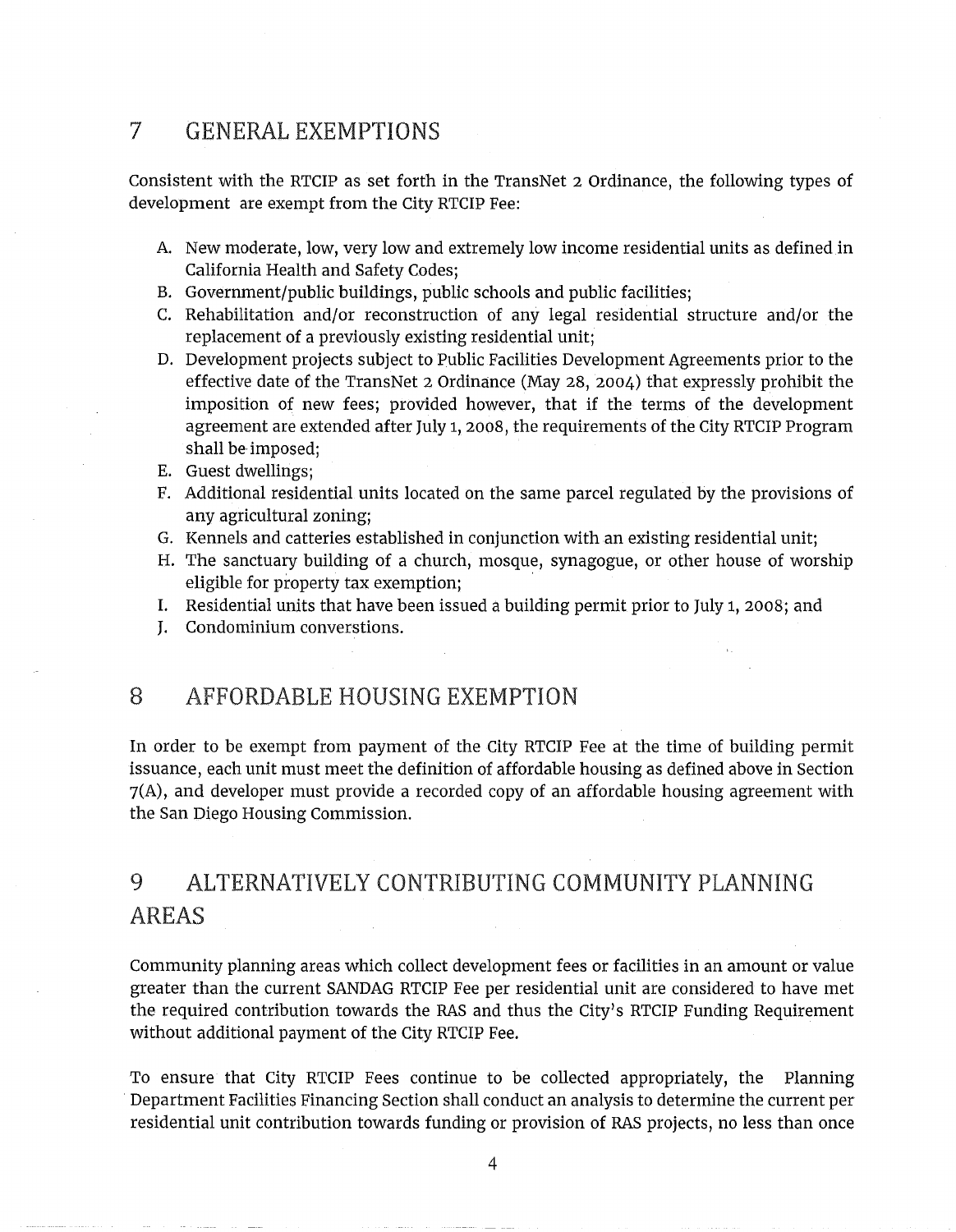every five years beginning in Fiscal Year 2009, to determine community planning areas that may meet the City's RTCIP Funding requirement without additional payment of the RTCIP fee.

Based on the analysis, the list of communities exempt from paying City RTCIP Fees may be amended by Council Action. Further, if a community no longer meets the City's RTCIP Funding Requirement, the community will no longer be exempt from the RTCIP Fee.

List of Potentially Exempt Community Planning Areas

Black Mountain Ranch Carmel Valley Del Mar Mesa Midway/Pacific Highway Mira Mesa North University City

Otay Mesa Pacific Highlands Ranch Rancho Penasquitos Scripps Miramar Ranch Torrey Highlands

# 10 ALTERNATIVELY CONTRIBUTING DEVELOPMENT PROJECTS

In certain circumstances, the City may determine that a particular project that is not otherwise located in an alternatively contributing community will otherwise contribute the required contribution toward the RAS, and thus meet the RTCIP Funding Requirement through the payment of other development fees or provision of RAS improvements valued at an amount greater than or equal to the amount the project would otherwise be required to pay through City RTCIP Fee collection. These development projects may be considered to be Alternatively Contributing Community Projects, and residential units within these projects may qualify for the RTCIP exemption.

To be exempt from paying the City RTCIP Fee at time of building permit issuance, prior to building permit issuance the City must verify that the value of the RAS improvement being provided exceeds the revenue requirements of the RTCIP Funding Program. If it cannot be verified, the City RTCIP Fee shall be paid at building permit issuance. If the value received from the project toward RAS improvements is determined to be insufficient after the building permit is issued, in no case shall a certificate of occupancy be issued until the deficit is paid in City RTCIP Fees. In order to comply with the annual auditing requirements of the RTCIP, the City must submit evidence demonstrating that the required contribution toward the City RTCIP has been met through the provision of improvements that equal or exceed the City RTCIP Fee.

Each alternatively contributing community project shall be required to submit documentation for each RAS improvement it provides, in support of its alternative contribution to the RTCIP Funding Requirement. Such documentation shall include, but not be limited to, copies of contracts, change orders, and invoices received, proof of vendor payments, and proof that all mechanic liens have been released. The City shall verify whether materials and work have been installed and performed per the documents submitted, terms of the project plans and specifications, and adherence to the bid list as to quality and quantities.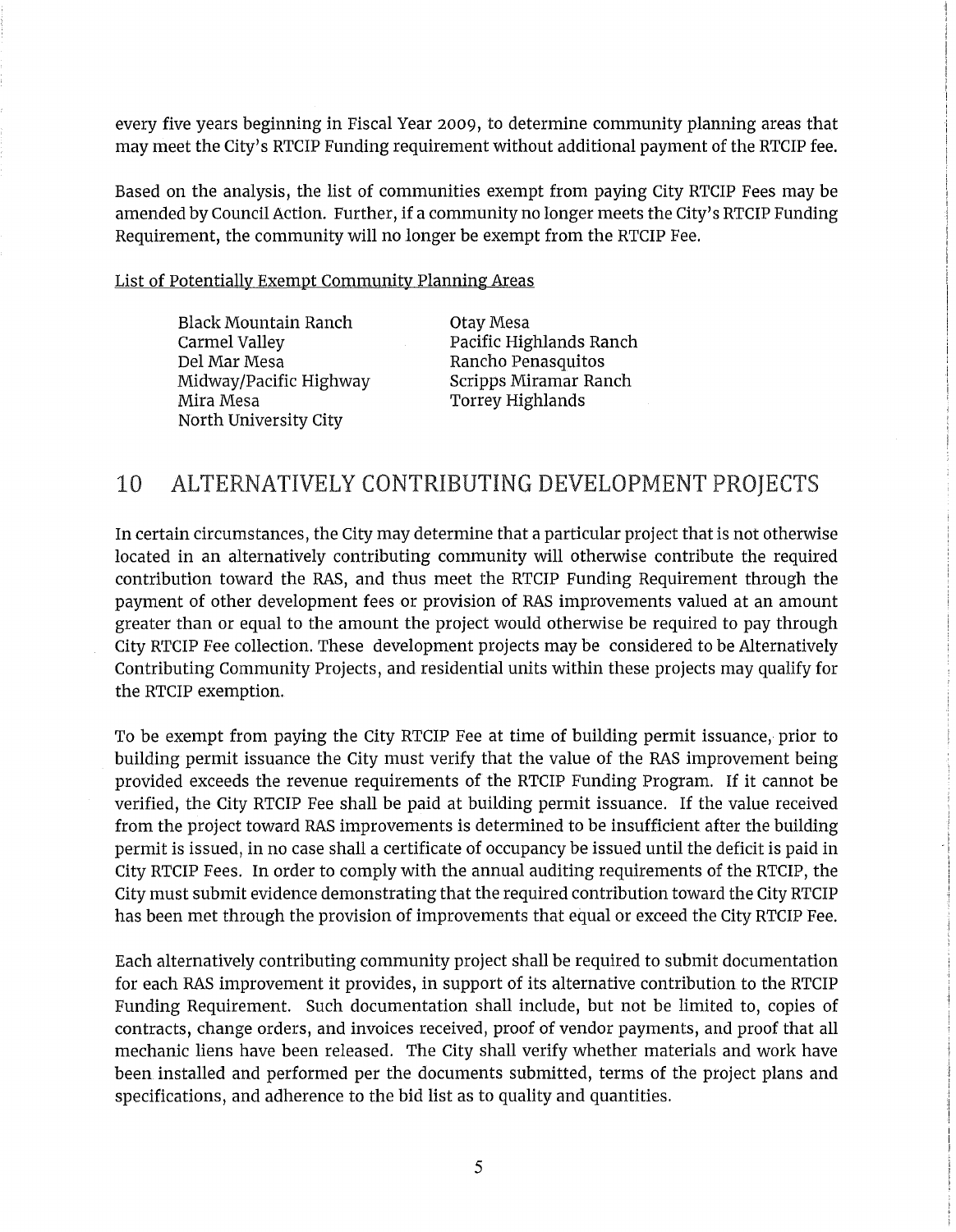The applicant will be required to establish a deposit account with the City, and contribute up to a maximum of three percent (3%) of the total cost of each RAS improvement as stated below:

- Up to three percent (3%): RAS improvement less than \$1,000,000;
- Up to two percent (2%): RAS improvement greater than \$1,000,00 and less than \$5,000,000; or
- Up to one percent (1%): RAS improvement greater than \$5,000,000.

The deposit account will fund the cost to review and verify the value of the RAS improvement provided in lieu of the City RTCIP Fee. It is anticipated that the review and verification process will be conducted by a consultant retained by the City. The funds used in the deposit account shall not count toward the value of the RAS improvement contributed in lieu of the City RTCIP Fee, nor shall it be considered a credit against fees.

For approved alternativley contributing projects, RTCIP reimbursement or credit allowance may be issued.

#### RTCIP Reimbursement

At the City's sole discretion, City RTCIP Fees already paid at time of building permit issuance may be reimbursed to a private developer, if the private developer has designed and/or constructed an eligible RAS improvement and has entered into a Reimbursement Agreement (RA) with the City, and as per the specific terms of the RA.

#### RTCIP Credit Allowance

At the City's discretion, a private developer (Developer) may be entitled to a City RTCIP Fee credit allowance as follows:

A. Up to twenty-five percent (25%) credit allowance based on the City verified cost estimate for the RAS improvement subject to a Developer satisfying all of the following requirements:

> 1. All construction plans and drawings for the RAS improvement have been approved by the City;

- 2. Any right-of-way required for the RAS improvement has been secured and dedicated, or an irrevocable offer to dedicate has been provided to the City;
- 3. All required permits and environmental clearances necessary for the RAS improvement have been secured;
- 4. Provision of all performance bonds and payment bonds to complete the RAS improvement; and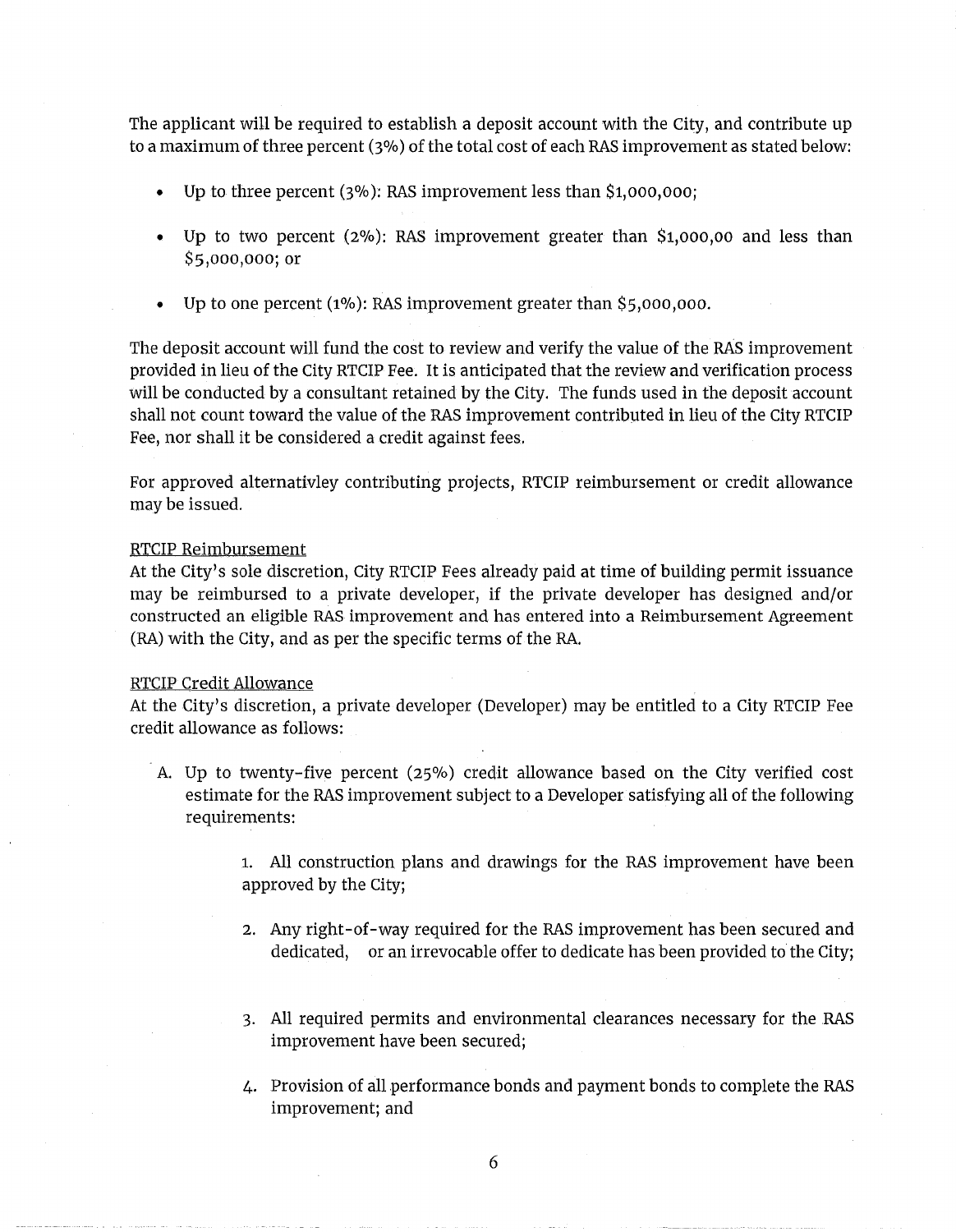- 5, Payment of all City fees and costs.
- B. Up to fifty percent (50%) credit allowance based on the amount of the construction contract, consultants contract, and soft costs that qualify as allowable in lieu costs then incurred for the individual RAS improvement subject to a Developer satisfying all of the above referenced requirements for the twenty-five percent (25%) credit allowance, and provided Developer has received valid bids for the RAS improvement, and has awarded the construction contract.
- C. Up to ninety percent ( 90%) credit allowance at the time of Operational Acceptance, provided that reimbursement requests have been submitted and approved for such amounts, based on the value of the improvements as verified by the City.
- D. A credit allowance shall be issued to Developer based upon the remaining ten percent (10%) of value of RAS improvement upon the later of: (i) the recordation by Developer of the notice of completion and delivery of a conformed copy to City, or (ii) City's written acceptance of the Project As- Built Drawings.

#### List of Appproved Projects (1) Potentially Exempt from City RTCIP Fee:

#### **Quarry Falls Project No. 49068**

In Lieu of paying the City RTCIP Fee, this project may provide its share towards mitigating new traffic impacts on the RAS by constructing RAS improvements in an amount or value greather than the City's RTCIP Funding Requirment per residential unit. Below is the project specific analysis:

| Standard RTCIP Fee Calculation:                |             |
|------------------------------------------------|-------------|
| Number of Market Rate Residential Units: 4,302 |             |
| Number of Affordable Units:                    | 478         |
| FY 2018 RTCIP Fee:                             | \$2,240     |
| Total Estimated Contribution:                  | \$9,636,480 |
|                                                |             |

#### Proposed Alternative Contribution

| Number of Market Rate Residential Units: 4,302 |              |
|------------------------------------------------|--------------|
| Approx. Per Unit Average:                      | \$5,812      |
| Valus of RAS Improvements (2017)               | \$27,784,180 |

RAS Projects and Construction Cost Details on next page.